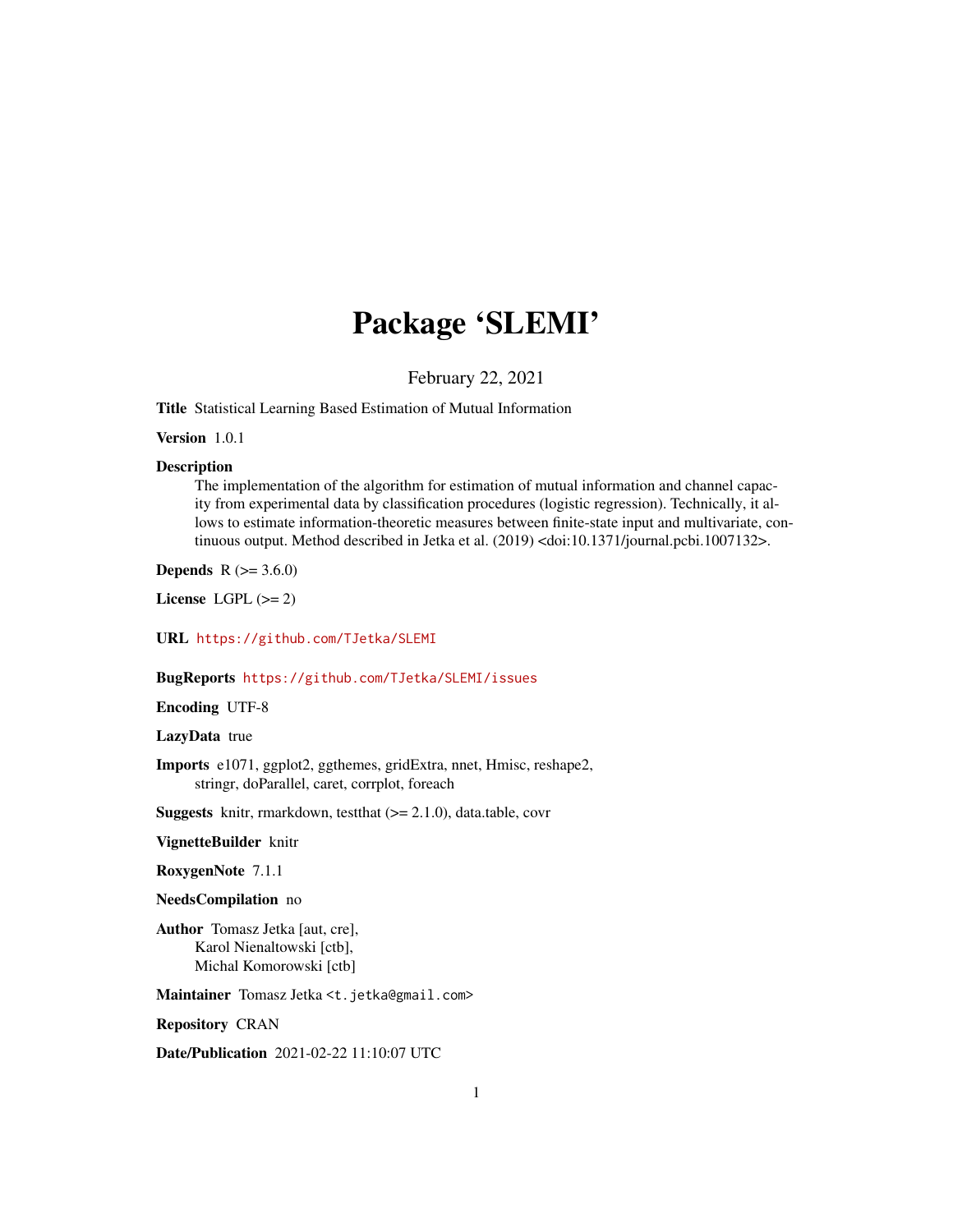### <span id="page-1-0"></span>R topics documented:

| Index |                                                                                                                                        |  |
|-------|----------------------------------------------------------------------------------------------------------------------------------------|--|
|       |                                                                                                                                        |  |
|       |                                                                                                                                        |  |
|       |                                                                                                                                        |  |
|       | $\text{mi}\_\text{logreg}\_\text{algorithm} \dots \dots \dots \dots \dots \dots \dots \dots \dots \dots \dots \dots \dots \dots \dots$ |  |
|       |                                                                                                                                        |  |
|       |                                                                                                                                        |  |
|       |                                                                                                                                        |  |

```
capacity_logreg_algorithm
```
*Main algorithm to calculate channel capacity by SLEMI approach*

#### Description

Additional parameters: lr\_maxit and maxNWts are the same as in definition of multinom function from nnet package. An alternative model formula (using formula\_string arguments) should be provided if data are not suitable for description by logistic regression (recommended only for advanced users). It is recommended to conduct estimation by calling capacity\_logreg\_main.R.

#### Usage

```
capacity_logreg_algorithm(
  data,
  signal = "signal",
  response = "response",
  side_variables = NULL,
  formula_string = NULL,
 model_out = TRUE,
  cc_maxit = 100,
  lr_{maxit} = 1000,MaxNWts = 5000)
```

| data     | must be a data.frame object. Cannot contain NA values.                                                                                    |
|----------|-------------------------------------------------------------------------------------------------------------------------------------------|
| signal   | is a character object with names of columns of dataRaw to be treated as chan-<br>nel's input.                                             |
| response | is a character vector with names of columns of dataRaw to be treated as chan-<br>nel's output                                             |
|          | side_variables (optional) is a character vector that indicates side variables' columns of data, if<br>NULL no side variables are included |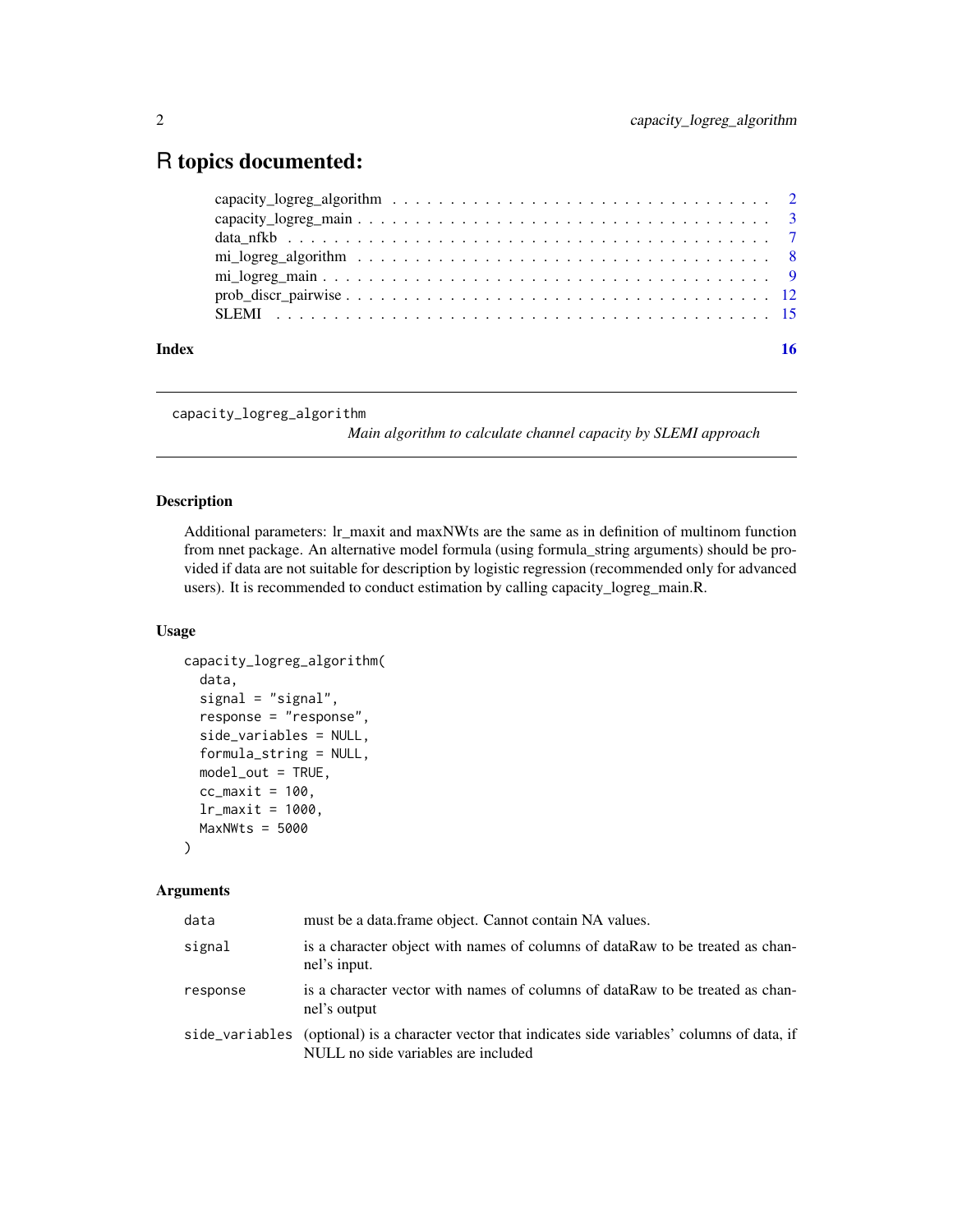<span id="page-2-0"></span>

|                       | formula_string (optional) is a character object that includes a formula syntax to use in logistic<br>regression model. If NULL, a standard additive model of response variables is<br>assumed. Only for advanced users. |
|-----------------------|-------------------------------------------------------------------------------------------------------------------------------------------------------------------------------------------------------------------------|
| model_out             | is the logical indicating if the calculated logistic regression model should be<br>included in output list                                                                                                              |
| cc maxit              | is the number of iteration of iterative optimisation of the algorithm to estimate<br>channel capacity. Default is 100.                                                                                                  |
| $lr$ <sub>maxit</sub> | is a maximum number of iteration of fitting algorithm of logistic regression.<br>Default is 1000.                                                                                                                       |
| MaxNWts               | is a maximum acceptable number of weights in logistic regression algorithm.<br>Default is 5000.                                                                                                                         |

#### Value

a list with three elements:

- output\$cc channel capacity in bits
- output\$p\_opt optimal probability distribution
- output\$regression confusion matrix of logistic regression predictions
- output\$model nnet object describing logistic regression model (if model out=TRUE)

#### References

[1] Jetka T, Nienaltowski K, Winarski T, Blonski S, Komorowski M, Information-theoretic analysis of multivariate single-cell signaling responses using SLEMI, *PLoS Comput Biol*, 15(7): e1007132, 2019, https://doi.org/10.1371/journal.pcbi.1007132.

#### Examples

```
tempdata=data_example1
outputCLR1=capacity_logreg_algorithm(data=tempdata, signal="signal",
response="response",cc_maxit=3,model_out=FALSE,
formula_string = "signal~response")
```
capacity\_logreg\_main *Estimate channel capacity between discrete input and continuous output*

#### Description

The main wrapping function for basic usage of SLEMI package for estimation of channel capacity. Firstly, data is pre-processed (all arguments are checked, observation with NAs are removed, variables are scaled and centered (if scale=TRUE)). Then basic estimation is carried out and (if testing=TRUE) diagnostic tests are computed. If output directory path is given (output\_path is not NULL), graphs visualising the data and the analysis are saved there, together with a compressed output object (as .rds file) with full estimation results.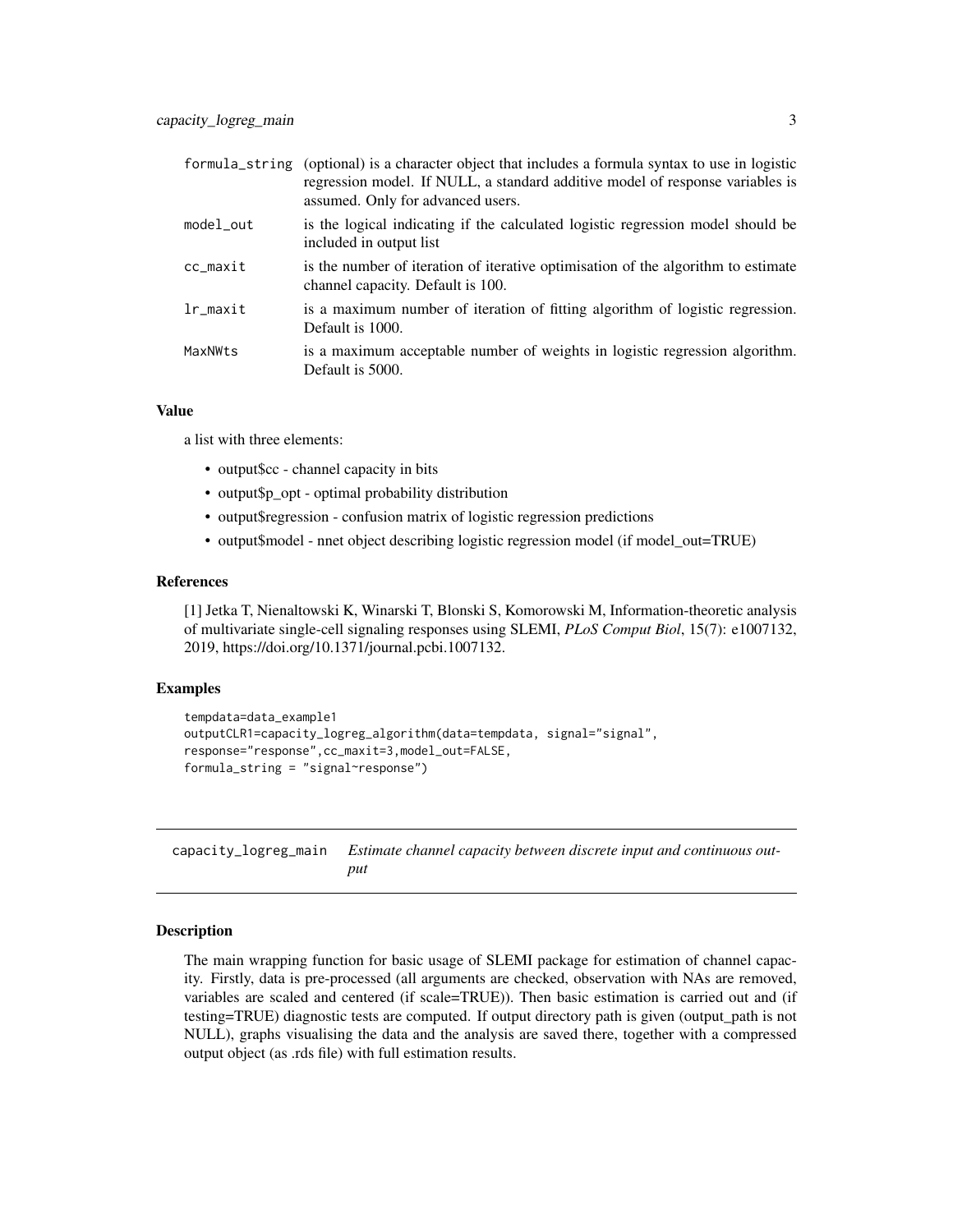#### Usage

```
capacity_logreg_main(
 dataRaw,
  signal = "input",
  response = NULL,
  output_path = NULL,
  side_variables = NULL,
  formula_string = NULL,
  cc_maxit = 100,
  lr_mmaxit = 1000,
 MaxNWts = 5000,
  testing = FALSE,
 model_out = TRUE,scale = TRUE,
 TestingSeed = 1234,
  testing_cores = 1,
 boot_num = 10,
 boot_prob = 0.8,
  sidevar_num = 10,
  traintest_num = 10,
 partition\_trainfrac = 0.6,
 plot_width = 6,
 plot_height = 4,
 data_out = FALSE
\lambda
```

| dataRaw        | must be a data.frame object                                                                                                                                                                              |
|----------------|----------------------------------------------------------------------------------------------------------------------------------------------------------------------------------------------------------|
| signal         | is a character object with names of columns of dataRaw to be treated as chan-<br>nel's input.                                                                                                            |
| response       | is a character vector with names of columns of dataRaw to be treated as chan-<br>nel's output                                                                                                            |
| output_path    | is the directory in which output will be saved                                                                                                                                                           |
| side_variables | (optional) is a character vector that indicates side variables' columns of data, if<br>NULL no side variables are included                                                                               |
| formula_string | (optional) is a character object that includes a formula syntax to use in logistic<br>regression model. If NULL, a standard additive model of response variables is<br>assumed. Only for advanced users. |
| cc_maxit       | is the number of iteration of iterative optimisation of the algorithm to estimate<br>channel capacity. Default is 100.                                                                                   |
| lr_maxit       | is a maximum number of iteration of fitting algorithm of logistic regression.<br>Default is 1000.                                                                                                        |
| MaxNWts        | is a maximum acceptable number of weights in logistic regression algorithm.<br>Default is 5000.                                                                                                          |
| testing        | is the logical indicating if the testing procedures should be executed                                                                                                                                   |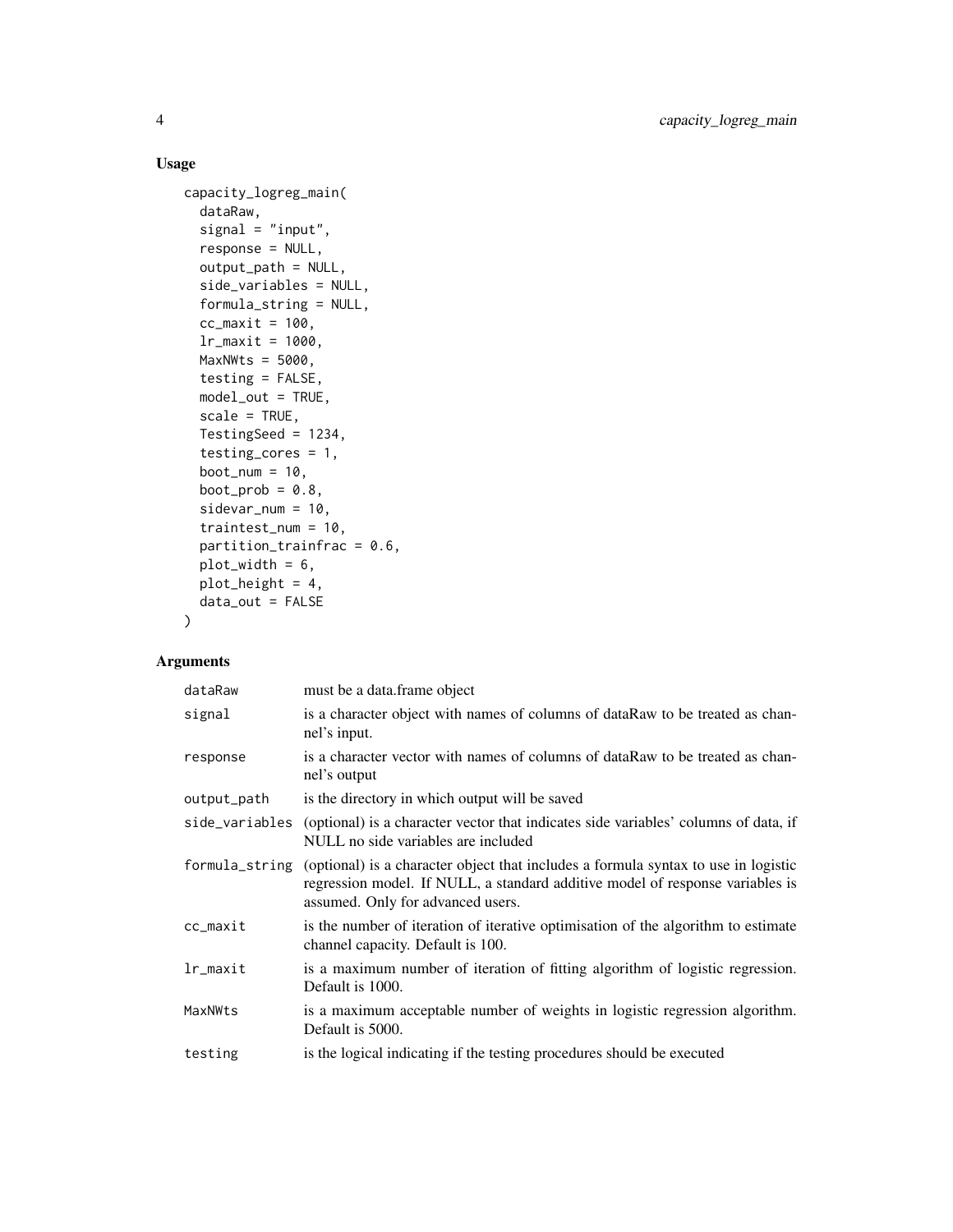| model_out           | is the logical indicating if the calculated logistic regression model should be<br>included in output list                                                |  |
|---------------------|-----------------------------------------------------------------------------------------------------------------------------------------------------------|--|
| scale               | is a logical indicating if the response variables should be scaled and centered<br>before fitting logistic regression                                     |  |
| TestingSeed         | is the seed for random number generator used in testing procedures                                                                                        |  |
| testing_cores       | - number of cores to be used in parallel computing (via doParallel package)                                                                               |  |
| boot_num            | is the number of bootstrap tests to be performed. Default is 10, but it is recom-<br>mended to use at least 50 for reliable estimates.                    |  |
| boot_prob           | is the proportion of initial size of data to be used in bootstrap                                                                                         |  |
| sidevar_num         | is the number of re-shuffling tests of side variables to be performed. Default is<br>10, but it is recommended to use at least 50 for reliable estimates. |  |
| traintest_num       | is the number of overfitting tests to be performed. Default is 10, but it is recom-<br>mended to use at least 50 for reliable estimates.                  |  |
| partition_trainfrac |                                                                                                                                                           |  |
|                     | is the fraction of data to be used as a training dataset                                                                                                  |  |
| plot_width          | - basic dimensions (width) of plots, in inches                                                                                                            |  |
| plot_height         | - basic dimensions (height) of plots, in inches                                                                                                           |  |
| data_out            | is the logical indicating if the data should be included in output list                                                                                   |  |

#### Details

In a typical experiment aimed to quantify information flow a given signaling system, input values  $x_1 \leq x_2 \dots \leq x_m$ , ranging from 0 to saturation are considered. Then, for each input level,  $x_i$ ,  $n_i$  observations are collected, which are represented as vectors

$$
y_j^i \sim P(Y|X = x_i)
$$

Within information theory the degree of information transmission is measured as the mutual information

$$
MI(X,Y) = \sum_{i=1}^{m} P(x_i) \int_{R^k} P(y|X=x_i) \log_2 \frac{P(y|X=x_i)}{P(y)} dy,
$$

where  $P(y)$  is the marginal distribution of the output. MI is expressed in bits and  $2^{MI}$  can be interpreted as the number of inputs that the system can resolve on average.

The maximization of mutual information with respect to the input distribution,  $P(X)$ , defines the information capacity, C. Formally,

$$
C^* = \max_{P(X)} MI(X, Y)
$$

Information capacity is expressed in bits and  $2^{C^*}$  can be interpreted as the maximal number of inputs that the system can effectively resolve.

In contrast to existing approaches, instead of estimating, possibly highly dimensional, conditional output distributions  $P(Y|X = x_i)$ , we propose to estimate the discrete, conditional input distribution,  $P(x_i|Y = y)$ , which is known to be a simpler problem. Estimation of the MI using estimates of  $P(x_i|Y=y)$ , denoted here as  $\hat{P}(x_i|Y=y)$ , is possible as the MI, can be alternatively written as

$$
MI(X,Y) = \sum_{i=1}^{m} P(x_i) \int_{R^k} P(y|X = x_i) \log_2 \frac{P(x_i|Y = y)}{P(x_i)} dy
$$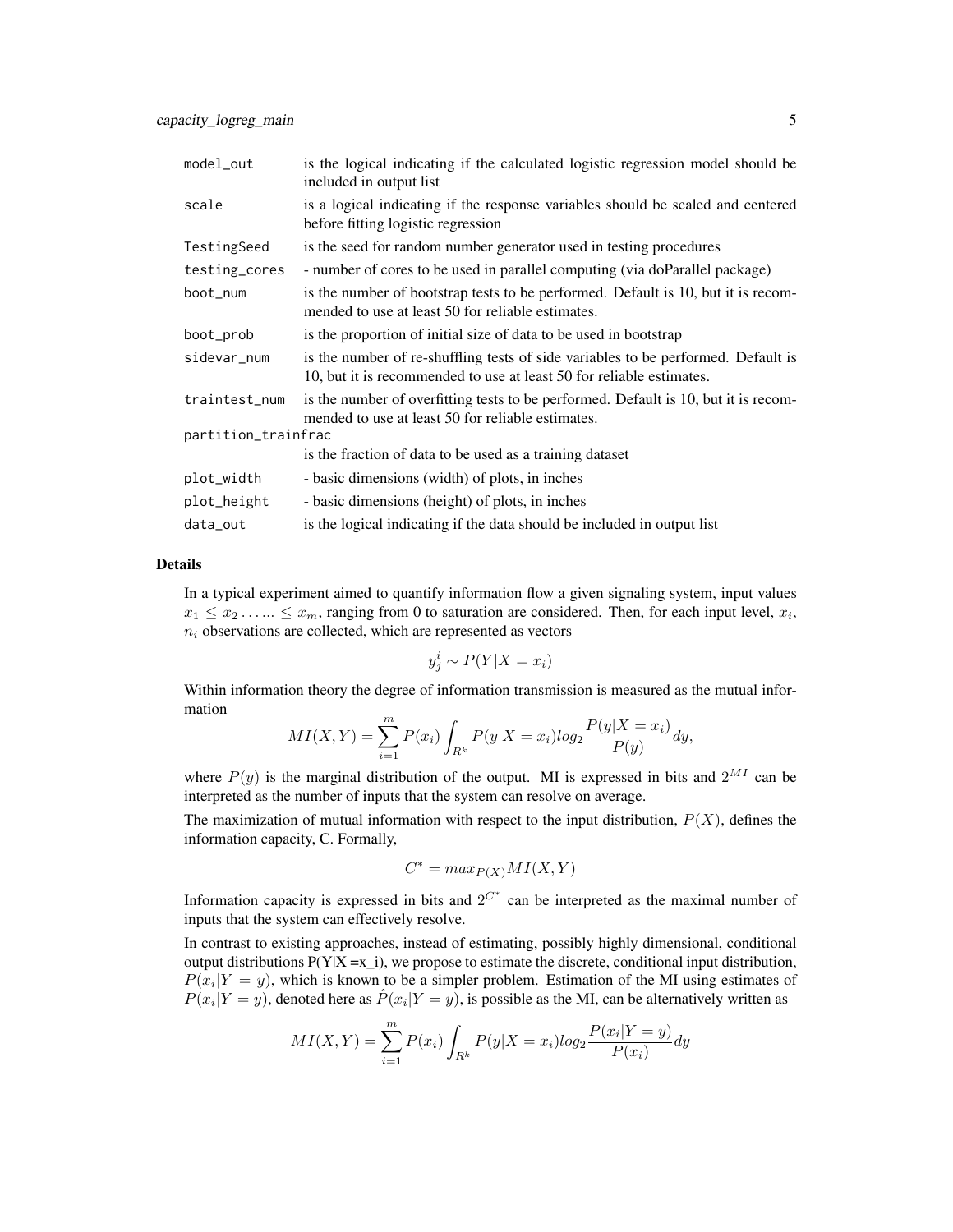The expected value (as in above expression) with respect to distribution  $P(Y|X = x_i)$  can be approximated by the average with respect to data

$$
MI(X, Y) \approx \sum_{i=1}^{m} P(x_i) \frac{1}{n_i} \sum_{j=1}^{n_i} P(y | X = x_i) log_2 \frac{\hat{P}(x_i | Y = y_j^i)}{P(x_i)} dy
$$

Here, we propose to use logistic regression as  $\hat{P}(x_i|Y=y_j^i)$ . Specifically,

$$
log \frac{P(x_i|Y=y)}{P(x_m|Y=y)} \approx \alpha_i + \beta_i y
$$

Following this approach, channel capacity can be calculated by optimising MI with respect to the input distribution,  $P(X)$ . However, this, potentially difficult problem, can be divided into two simpler maximization problems, for which explicit solutions exist. Therefore, channel capacity can be obtained from the two explicit solutions in an iterative procedure known as alternate maximization (similarly as in Blahut-Arimoto algorithm) [1].

Additional parameters: lr\_maxit and maxNWts are the same as in definition of multinom function from nnet package. An alternative model formula (using formula\_string arguments) should be provided if data are not suitable for description by logistic regression (recommended only for advanced users). Preliminary scaling of data (argument scale) should be used similarly as in other data-driven approaches, e.g. if response variables are comparable, scaling (scale=FALSE) can be omitted, while if they represent different phenomenon (varying by units and/or magnitude) scaling is recommended.

#### Value

a list with several elements:

- output\$regression confusion matrix of logistic regression predictions
- output\$cc channel capacity in bits
- output\$p opt optimal probability distribution
- output\$model nnet object describing logistic regression model (if model out=TRUE)
- output\$params parameters used in algorithm
- output\$time computation time of calculations
- output\$testing a 2- or 4-element output list of testing procedures (if testing=TRUE)
- output\$testing\_pv one-sided p-values of testing procedures (if testing=TRUE)
- output\$data raw data used in analysis

#### References

[1] Csiszar I, Tusnady G, Information geometry and alternating minimization procedures, Statistics & Decisions 1 Supplement 1 (1984), 205–237.

[2] Jetka T, Nienaltowski K, Winarski T, Blonski S, Komorowski M, Information-theoretic analysis of multivariate single-cell signaling responses using SLEMI, *PLoS Comput Biol*, 15(7): e1007132, 2019, https://doi.org/10.1371/journal.pcbi.1007132.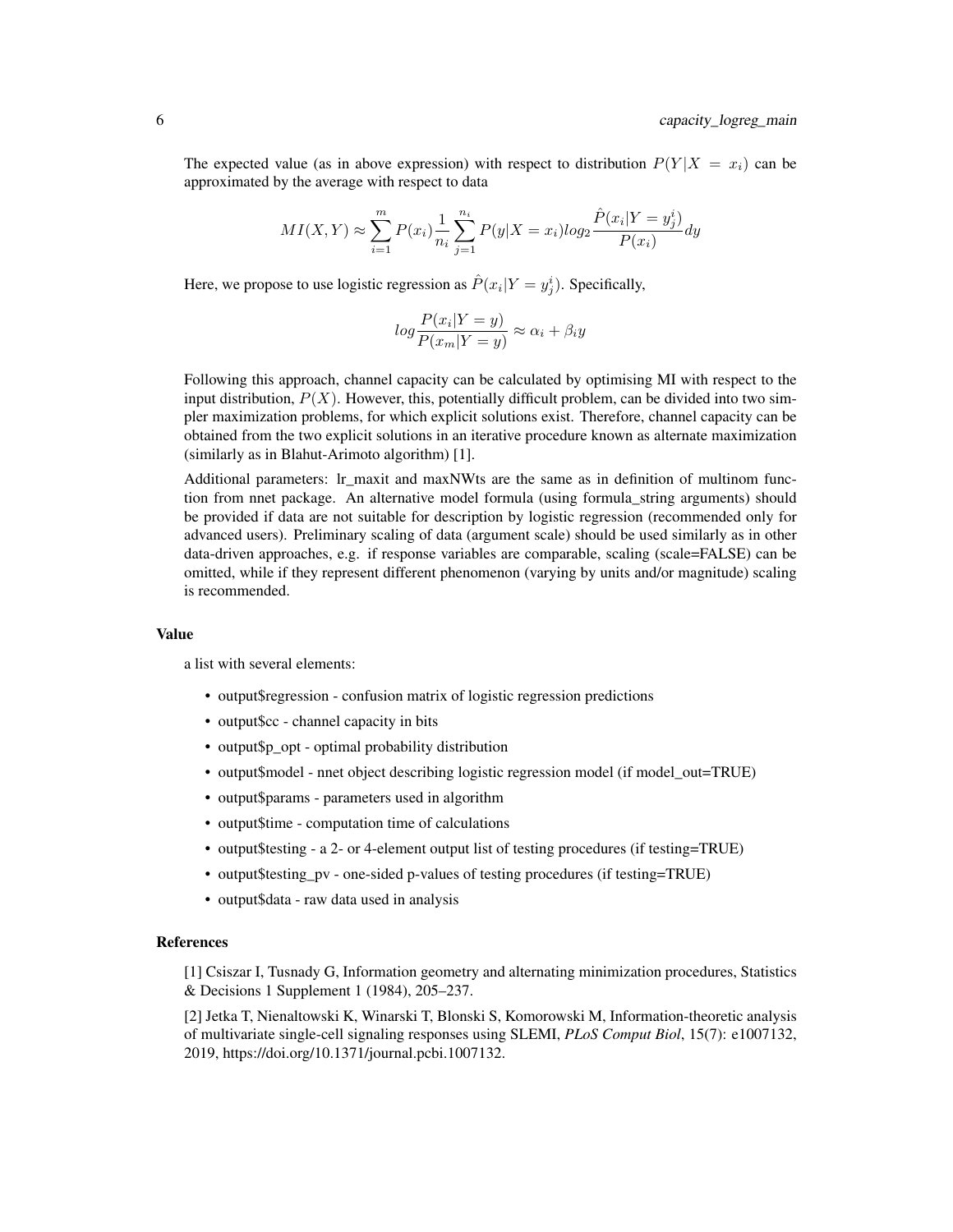#### <span id="page-6-0"></span>data\_nfkb 7

#### Examples

```
tempdata=data_example1
outputCLR1=capacity_logreg_main(dataRaw=tempdata,
signal="signal", response="response",cc_maxit = 10,
formula_string = "signal~response")
tempdata=data_example2
outputCLR2=capacity_logreg_main(dataRaw=tempdata,
signal="signal", response=c("X1","X2"),cc_maxit = 10,
formula_string = "signal~X1+X2")
```
#For further details see vignette

data\_nfkb *Data from experiment with NFkB pathway*

#### Description

In the paper describing methodological aspects of our algorithm we present the analysis of information transmission in NfkB pathway upon the stimulation of  $TNF-\alpha$ . Experimental data from this experiment in the form of single-cell time series are attached to the package as a data.frame object and can be accessed using 'data\_nfkb' variable. Each row of 'data\_nfkb' represents a single observation of a cell. Column 'signal' indicates the level of  $TNF-\alpha$  stimulation for a given cell, while columns 'response\_T', gives the normalised ratio of nuclear and cytoplasmic transcription factor as described in Supplementary Methods of the corresponding publication. In the CRAN version of the package we included only a subset of the data (5 time measurements). For the full datasets, please access GitHub pages.

#### Usage

data\_nfkb

#### Format

A data frame with 15632 rows and 6 variables:

signal Level of TNFa stimulation

response\_0 The concentration of normalised NfkB transcription factor, measured at time 0

response\_3 The concentration of normalised NfkB transcription factor, measured at time 3

response\_21 The concentration of normalised NfkB transcription factor, measured at time 21

response\_90 The concentration of normalised NfkB transcription factor, measured at time 90

response\_120 The concentration of normalised NfkB transcription factor, measured at time 120 #'

#### Details

For each concentration, there are at least 1000 single-cell observation (with the exception of 0.5ng stimulation, where the number of identified cells is almost 900)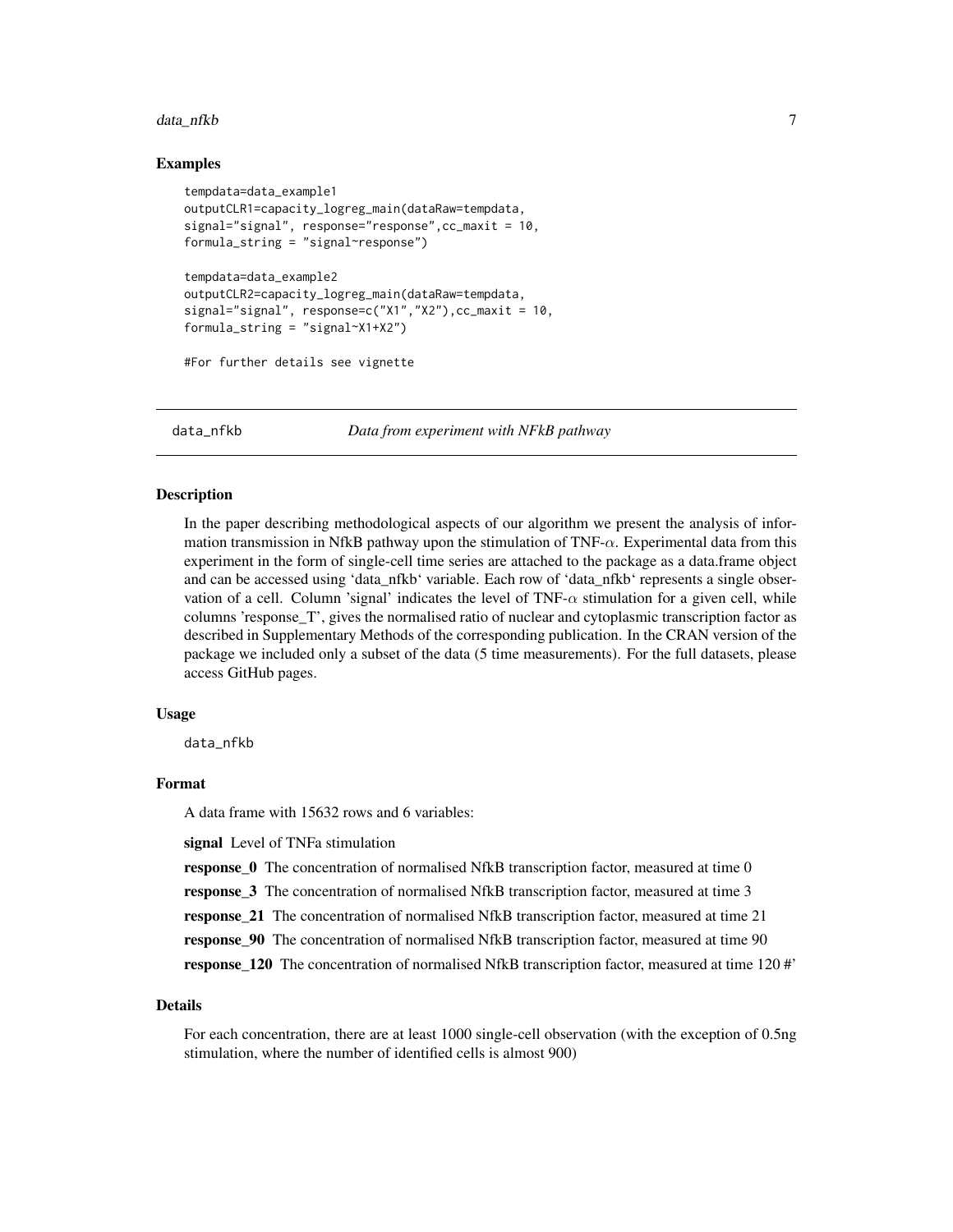#### <span id="page-7-0"></span>Source

in-house experimental data

mi\_logreg\_algorithm *Main algorithm to calculate mutual information by SLEMI approach*

#### Description

Additional parameters: lr\_maxit and maxNWts are the same as in definition of multinom function from nnet package. An alternative model formula (using formula\_string arguments) should be provided if data are not suitable for description by logistic regression (recommended only for advanced users). It is recommended to conduct estimation by calling mi\_logreg\_main.R.

#### Usage

```
mi_logreg_algorithm(
  data,
  signal = "signal",
  response = "response",
  side_variables = NULL,
  pinput = NULL,
  formula_string = NULL,
  lr_maxit = 1000,
 MaxNWts = 5000,model_out = TRUE
)
```

| data           | must be a data.frame object. Cannot contain NA values.                                                                                                                                                   |
|----------------|----------------------------------------------------------------------------------------------------------------------------------------------------------------------------------------------------------|
| signal         | is a character object with names of columns of dataRaw to be treated as chan-<br>nel's input.                                                                                                            |
| response       | is a character vector with names of columns of dataRaw to be treated as chan-<br>nel's output                                                                                                            |
| side_variables | (optional) is a character vector that indicates side variables' columns of data, if<br>NULL no side variables are included                                                                               |
| pinput         | is a numeric vector with prior probabilities of the input values. Uniform distri-<br>bution is assumed as default (pinput=NULL).                                                                         |
| formula_string | (optional) is a character object that includes a formula syntax to use in logistic<br>regression model. If NULL, a standard additive model of response variables is<br>assumed. Only for advanced users. |
| lr_maxit       | is a maximum number of iteration of fitting algorithm of logistic regression.<br>Default is 1000.                                                                                                        |
| MaxNWts        | is a maximum acceptable number of weights in logistic regression algorithm.<br>Default is 5000.                                                                                                          |
| model_out      | is the logical indicating if the calculated logistic regression model should be<br>included in output list                                                                                               |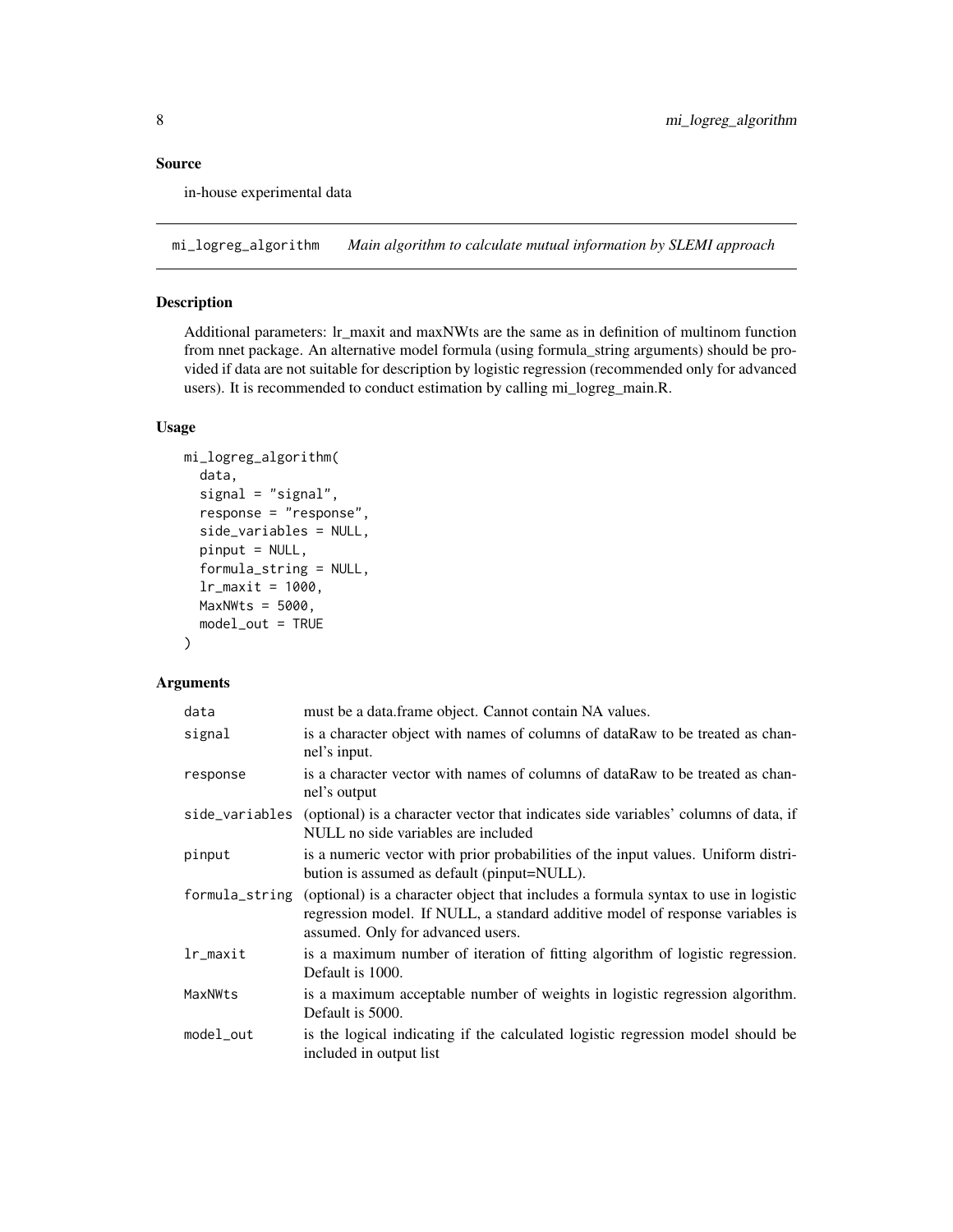#### <span id="page-8-0"></span>mi\_logreg\_main 9

#### Value

a list with three elements:

- output\$mi mutual information in bits
- output\$pinput prior probabilities used in estimation
- output\$regression confusion matrix of logistic regression model
- output\$model nnet object describing logistic regression model (if model\_out=TRUE)

#### References

[1] Jetka T, Nienaltowski K, Winarski T, Blonski S, Komorowski M, Information-theoretic analysis of multivariate single-cell signaling responses using SLEMI, *PLoS Comput Biol*, 15(7): e1007132, 2019, https://doi.org/10.1371/journal.pcbi.1007132.

#### Examples

```
## Estimate mutual information directly
temp_data=data_example1
output=mi_logreg_algorithm(data=data_example1,
                   signal = "signal",
                   response = "response")
```
mi\_logreg\_main *Estimate mutual information between discrete input and continuous output*

#### **Description**

The main wrapping function for basic usage of SLEMI package for estimation of mutual information. Firstly, data is pre-processed (all arguments are checked, observation with NAs are removed, variables are scaled and centered (if scale=TRUE)). Then basic estimation is carried out and (if testing=TRUE) diagnostic tests are computed. If output directory path is given (output\_path is not NULL), graphs visualising the data and the analysis are saved there, together with a compressed output object (as .rds file) with full estimation results.

#### Usage

```
mi_logreg_main(
  dataRaw,
  signal = "input",
  response = NULL,
  output_path = NULL,
  side_variables = NULL,
  pinput = NULL,formula_string = NULL,
  lr\_maxit = 1000,
```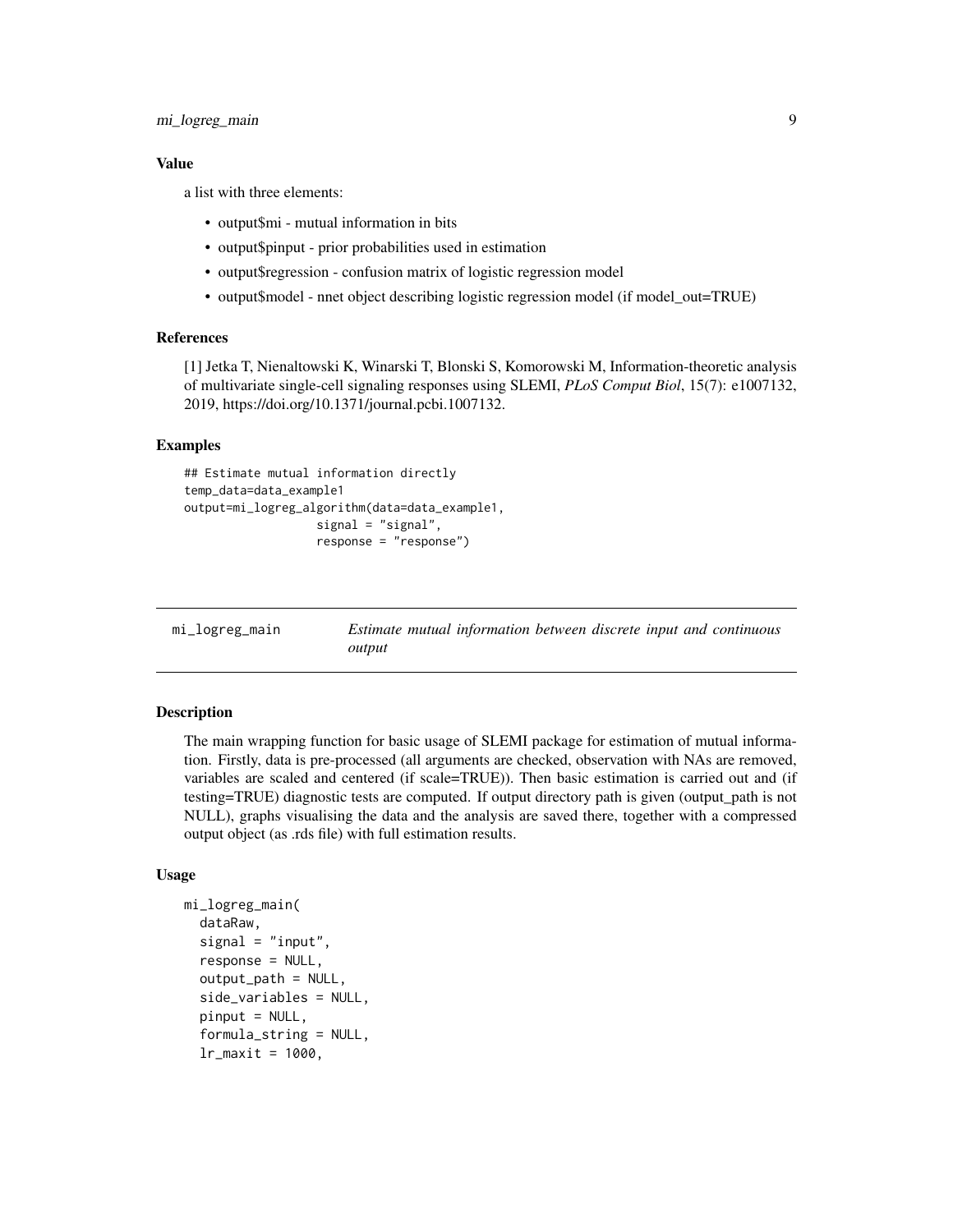```
MaxNWts = 5000,testing = FALSE,
 model_out = TRUE,
 scale = TRUE,
 TestingSeed = 1234,
  testing_cores = 1,
 boot_num = 10,
 boot_prob = 0.8,
  sidevar_num = 10,
 traintest_num = 10,
 partition_trainfrac = 0.6,
 plot_width = 6,
 plot_height = 4,
 data_out = FALSE
\mathcal{L}
```

| dataRaw        | must be a data.frame object                                                                                                                                                                              |
|----------------|----------------------------------------------------------------------------------------------------------------------------------------------------------------------------------------------------------|
| signal         | is a character object with names of columns of dataRaw to be treated as chan-<br>nel's input.                                                                                                            |
| response       | is a character vector with names of columns of dataRaw to be treated as chan-<br>nel's output                                                                                                            |
| output_path    | is the directory in which output will be saved                                                                                                                                                           |
| side_variables | (optional) is a character vector that indicates side variables' columns of data, if<br>NULL no side variables are included                                                                               |
| pinput         | is a numeric vector with prior probabilities of the input values. Uniform distri-<br>bution is assumed as default (pinput=NULL).                                                                         |
| formula_string | (optional) is a character object that includes a formula syntax to use in logistic<br>regression model. If NULL, a standard additive model of response variables is<br>assumed. Only for advanced users. |
| lr_maxit       | is a maximum number of iteration of fitting algorithm of logistic regression.<br>Default is 1000.                                                                                                        |
| MaxNWts        | is a maximum acceptable number of weights in logistic regression algorithm.<br>Default is 5000.                                                                                                          |
| testing        | is the logical indicating if the testing procedures should be executed                                                                                                                                   |
| model_out      | is the logical indicating if the calculated logistic regression model should be<br>included in output list                                                                                               |
| scale          | is a logical indicating if the response variables should be scaled and centered<br>before fitting logistic regression                                                                                    |
| TestingSeed    | is the seed for random number generator used in testing procedures                                                                                                                                       |
| testing_cores  | - number of cores to be used in parallel computing (via doParallel package)                                                                                                                              |
| boot_num       | is the number of bootstrap tests to be performed. Default is 10, but it is recom-<br>mended to use at least 50 for reliable estimates.                                                                   |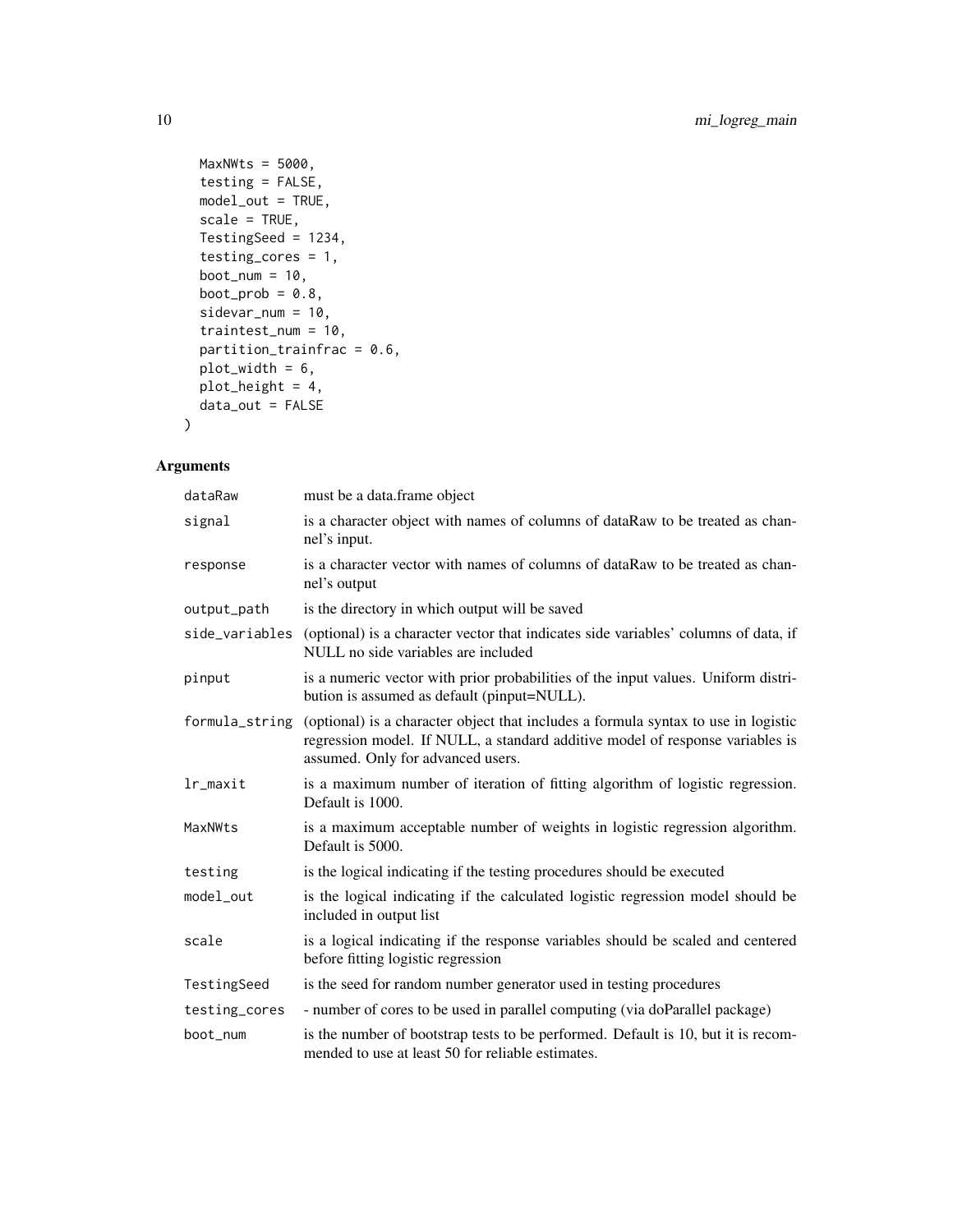| boot_prob           | is the proportion of initial size of data to be used in bootstrap                                                                                         |
|---------------------|-----------------------------------------------------------------------------------------------------------------------------------------------------------|
| sidevar_num         | is the number of re-shuffling tests of side variables to be performed. Default is<br>10, but it is recommended to use at least 50 for reliable estimates. |
| traintest_num       | is the number of overfitting tests to be performed. Default is 10, but it is recom-<br>mended to use at least 50 for reliable estimates.                  |
| partition_trainfrac |                                                                                                                                                           |
|                     | is the fraction of data to be used as a training dataset                                                                                                  |
| plot_width          | - basic dimensions (width) of plots, in inches                                                                                                            |
| plot_height         | - basic dimensions (height) of plots, in inches                                                                                                           |
| data_out            | is the logical indicating if the data should be included in output list                                                                                   |

#### Details

In a typical experiment aimed to quantify information flow a given signaling system, input values  $x_1 \leq x_2 \dots \leq x_m$ , ranging from 0 to saturation are considered. Then, for each input level,  $x_i$ ,  $n_i$  observations are collected, which are represented as vectors

$$
y_j^i \sim P(Y|X = x_i)
$$

Within information theory the degree of information transmission is measured as the mutual information

$$
MI(X,Y) = \sum_{i=1}^{m} P(x_i) \int_{R^k} P(y|X=x_i) \log_2 \frac{P(y|X=x_i)}{P(y)} dy,
$$

where  $P(y)$  is the marginal distribution of the output. MI is expressed in bits and  $2^{MI}$  can be interpreted as the number of inputs that the system can resolve on average.

In contrast to existing approaches, instead of estimating, possibly highly dimensional, conditional output distributions  $P(Y|X=x_i)$ , we propose to estimate the discrete, conditional input distribution,  $P(x_i|Y = y)$ , which is known to be a simpler problem. Estimation of the MI using estimates of  $P(x_i|Y=y)$ , denoted here as  $\hat{P}(x_i|Y=y)$ , is possible as the MI, can be alternatively written as

$$
MI(X,Y) = \sum_{i=1}^{m} P(x_i) \int_{R^k} P(y|X=x_i) \log_2 \frac{P(x_i|Y=y)}{P(x_i)} dy
$$

The expected value (as in above expression) with respect to distribution  $P(Y|X = x_i)$  can be approximated by the average with respect to data

$$
MI(X,Y) \approx \sum_{i=1}^{m} P(x_i) \frac{1}{n_i} \sum_{j=1}^{n_i} P(y|X=x_i) \log_2 \frac{\hat{P}(x_i|Y=y_j^i)}{P(x_i)} dy
$$

Here, we propose to use logistic regression as  $\hat{P}(x_i|Y=y_j^i)$ . Specifically,

$$
log\frac{P(x_i|Y=y)}{P(x_m|Y=y)} \approx \alpha_i + \beta_i y
$$

Additional parameters: lr\_maxit and maxNWts are the same as in definition of multinom function from nnet package. An alternative model formula (using formula\_string arguments) should be provided if data are not suitable for description by logistic regression (recommended only for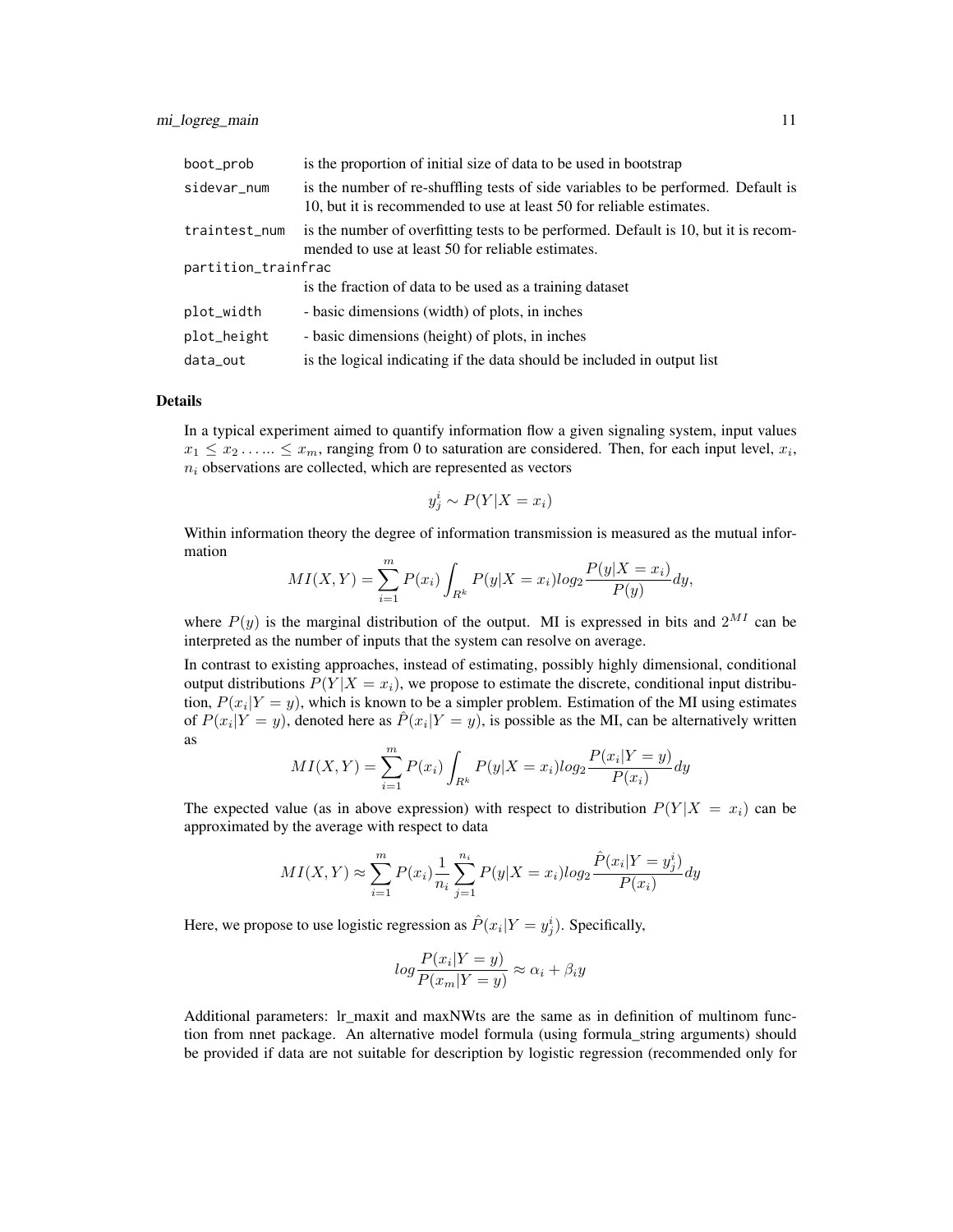<span id="page-11-0"></span>advanced users). Preliminary scaling of data (argument scale) should be used similarly as in other data-driven approaches, e.g. if response variables are comparable, scaling (scale=FALSE) can be omitted, while if they represent different phenomenon (varying by units and/or magnitude) scaling is recommended.

#### Value

a list with several elements:

- output\$regression confusion matrix of logistic regression predictions
- output\$mi mutual information in bits
- output\$model nnet object describing logistic regression model (if model\_out=TRUE)
- output\$params parameters used in algorithm
- output\$time computation time of calculations
- output\$testing a 2- or 4-element output list of testing procedures (if testing=TRUE)
- output\$testing\_pv one-sided p-values of testing procedures (if testing=TRUE)
- output\$data raw data used in analysis

#### References

[1] Jetka T, Nienaltowski K, Winarski T, Blonski S, Komorowski M, Information-theoretic analysis of multivariate single-cell signaling responses using SLEMI, *PLoS Comput Biol*, 15(7): e1007132, 2019, https://doi.org/10.1371/journal.pcbi.1007132.

#### Examples

```
tempdata=data_example1
outputCLR1=mi_logreg_main(dataRaw=tempdata, signal="signal", response="response")
tempdata=data_example2
outputCLR2=mi_logreg_main(dataRaw=tempdata, signal="signal", response=c("X1","X2","X3"))
```
#For further details see vignette

prob\_discr\_pairwise *Calculates Probability of pairwise discrimination*

#### **Description**

Estimates probabilities of correct discrimination (PCDs) between each pair of input/signal values using a logistic regression model.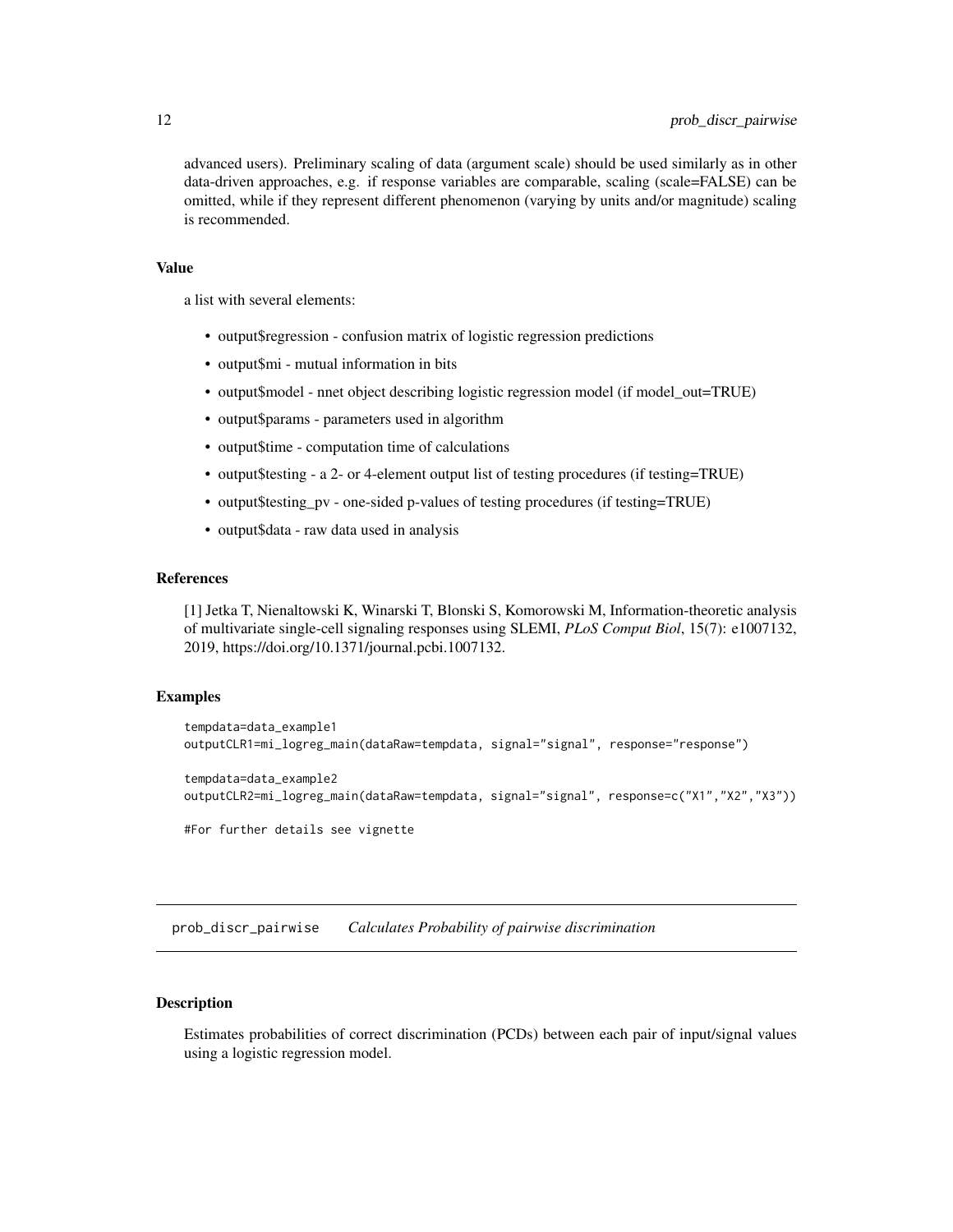prob\_discr\_pairwise 13

#### Usage

```
prob_discr_pairwise(
  dataRaw,
  signal = "input",
  response = NULL,
  side_variables = NULL,
  formula_string = NULL,
  output_path = NULL,
  scale = TRUE,lr_{maxit} = 1000,MaxNWts = 5000,
  diagnostics = TRUE
)
```
#### Arguments

| dataRaw        | must be a data.frame object                                                                                                                                                                              |
|----------------|----------------------------------------------------------------------------------------------------------------------------------------------------------------------------------------------------------|
| signal         | is a character object with names of columns of dataRaw to be treated as chan-<br>nel's input.                                                                                                            |
| response       | is a character vector with names of columns of dataRaw to be treated as chan-<br>nel's output                                                                                                            |
| side_variables | (optional) is a character vector that indicates side variables' columns of data, if<br>NULL no side variables are included                                                                               |
| formula_string | (optional) is a character object that includes a formula syntax to use in logistic<br>regression model. If NULL, a standard additive model of response variables is<br>assumed. Only for advanced users. |
| output_path    | is a directory where a pie chart with calculated probabilities will be saved. If<br>NULL, the graph will not be created.                                                                                 |
| scale          | is a logical indicating if the response variables should be scaled and centered<br>before fitting logistic regression                                                                                    |
| lr_maxit       | is a maximum number of iteration of fitting algorithm of logistic regression.<br>Default is 1000.                                                                                                        |
| MaxNWts        | is a maximum acceptable number of weights in logistic regression algorithm.<br>Default is 5000.                                                                                                          |
| diagnostics    | is a logical indicating if details of logistic regression fitting should be included<br>in output list                                                                                                   |

#### Details

In order to estimate PCDs, for a given pair of input values  $x_i$  and  $x_j$ , we propose to fit a logistic regression model using response data corresponding to the two considered inputs, i.e.  $y_u^l$ , for  $l \in \{i, j\}$  and u ranging from 1 to  $n_l$ . To ensure that both inputs have equal contribution to the calculated discriminability, equal probabilities should be assigned,  $P(X) = (P(x_i), P(x_j)) =$  $(1/2, 1/2)$ . Once the regression model is fitted, probability of assigning a given cellular response, y, to the correct input value is estimated as

$$
\max{\{\hat{P}_{lr}(x_i|Y=y;P(X)),\hat{P}_{lr}(x_j|Y=y;P(X))\}}.
$$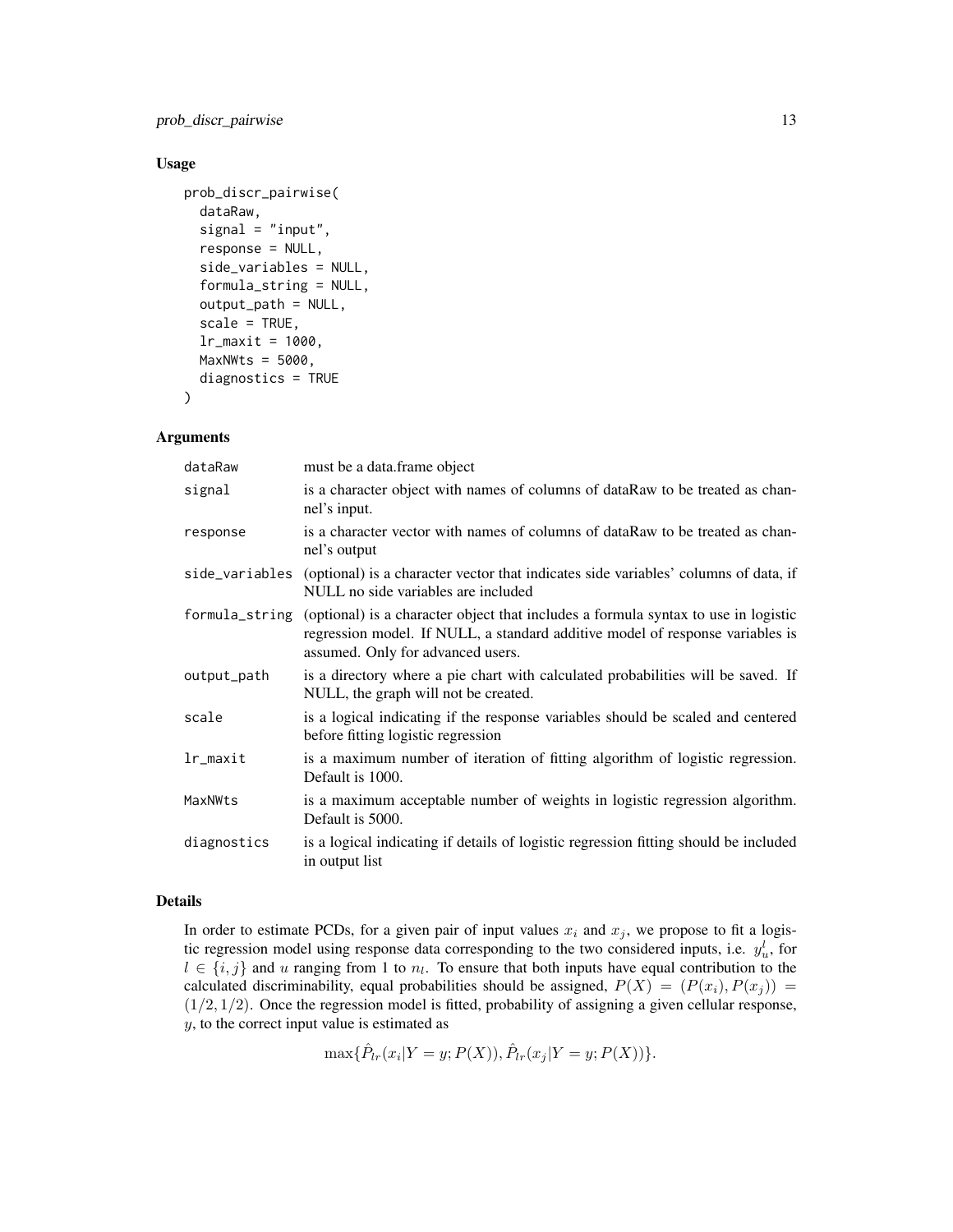Note that  $P(x_j | Y = y) = 1 - P(x_i | Y = y)$  as well as  $\hat{P}_{lr}(x_j | Y = y; P(X)) = 1 - \hat{P}_{lr}(x_i | Y = y)$  $y; P(X)$ ) The average of the above probabilities over all observations  $y_i^i$  yields PCDs

$$
PCD_{x_i, x_j} = \frac{1}{2} \frac{1}{n_i} \sum_{l=1}^{n_i} \max\{\hat{P}_{lr}(x_i|Y=y_i^l; P(X)), \hat{P}_{lr}(x_i^l|Y=y; P(X))\} + \frac{1}{2} \frac{1}{n_j} \sum_{l=1}^{n_j} \max\{\hat{P}_{lr}(x_i|Y=y_j^l; P(X)), \hat{P}_{lr}(x_j|Y=y_j^l; P(X))\}.
$$

Additional parameters: lr\_maxit and maxNWts are the same as in definition of multinom function from nnet package. An alternative model formula (using formula\_string arguments) should be provided if data are not suitable for description by logistic regression (recommended only for advanced users). Preliminary scaling of data (argument scale) should be used similarly as in other data-driven approaches, e.g. if response variables are comparable, scaling (scale=FALSE) can be omitted, while if they represent different phenomenon (varying by units and/or magnitude) scaling is recommended.

#### Value

a list with two elements:

- output\$prob\_matr a  $n \times n$  matrix, where n is the number of inputs, with probabilities of correct discrimination between pairs of input values.
- output\$diagnostics (if diagnostics=TRUE) a list corresponding to logistic regression models fitted for each pair of input values. Each element consists of three sub-elements: 1) nnet model - nnet object summarising logistic regression model; 2) prob lr - probabilities of assignment obtained from logistic regression model; 3) confusion\_matrix - confusion matrix of classificator.

#### References

[1] Jetka T, Nienaltowski K, Winarski T, Blonski S, Komorowski M, Information-theoretic analysis of multivariate single-cell signaling responses using SLEMI, *PLoS Comput Biol*, 15(7): e1007132, 2019, https://doi.org/10.1371/journal.pcbi.1007132.

#### Examples

```
## Calculate probabilities of discrimination for nfkb dataset
it=21 # choose from 0, 3, 6, ..., 120 for measurements at other time points
output=prob_discr_pairwise(dataRaw=data_nfkb[data_nfkb$signal%in%c("0ng","1ng","100ng"),],
                            signal = "signal",
                           response = paste0("response_",it))
```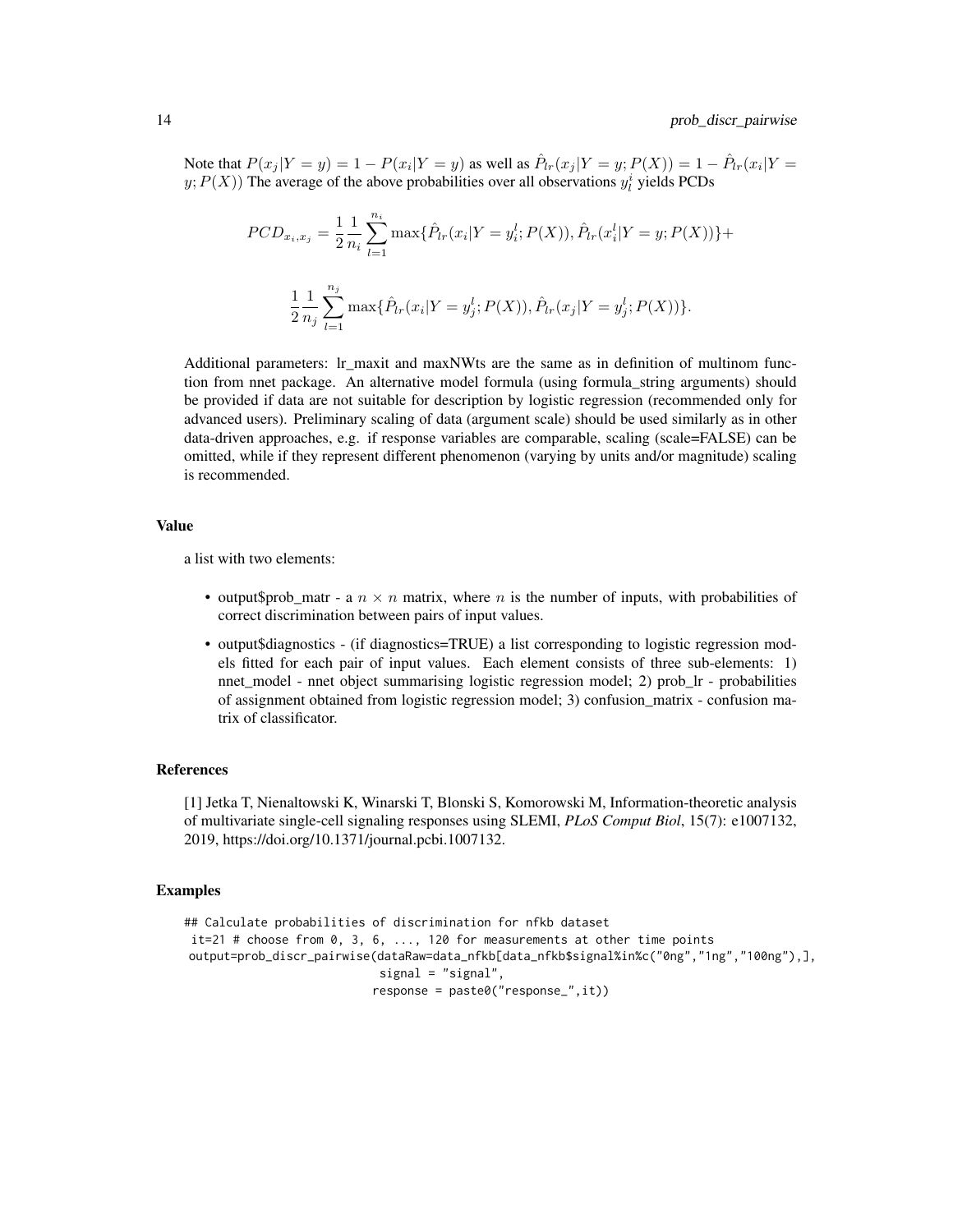<span id="page-14-0"></span>SLEMI *Statistical Learning based Estimation of Mutual Information (SLEMI). A package for estimating mutual information and channel capacity from experimental data.*

#### Description

The package SLEMI is designed to estimate channel capacity between finite state input and multidimensional continuous output from experimental data. For efficient computations, it uses an iterative algorithm based on logistic regression. In addition, functions to estimate mutual information and calculate probabilities of correct discrimination between a pair of input values are implemented.

#### Details

Package is deposited at GitHub: https://www.github.com/sysbiosig/SLEMI/

#### References

[1] Jetka T, Nienaltowski K, Winarski T, Blonski S, Komorowski M, Information-theoretic analysis of multivariate single-cell signaling responses using SLEMI, *PLoS Comput Biol*, 15(7): e1007132, 2019, https://doi.org/10.1371/journal.pcbi.1007132.